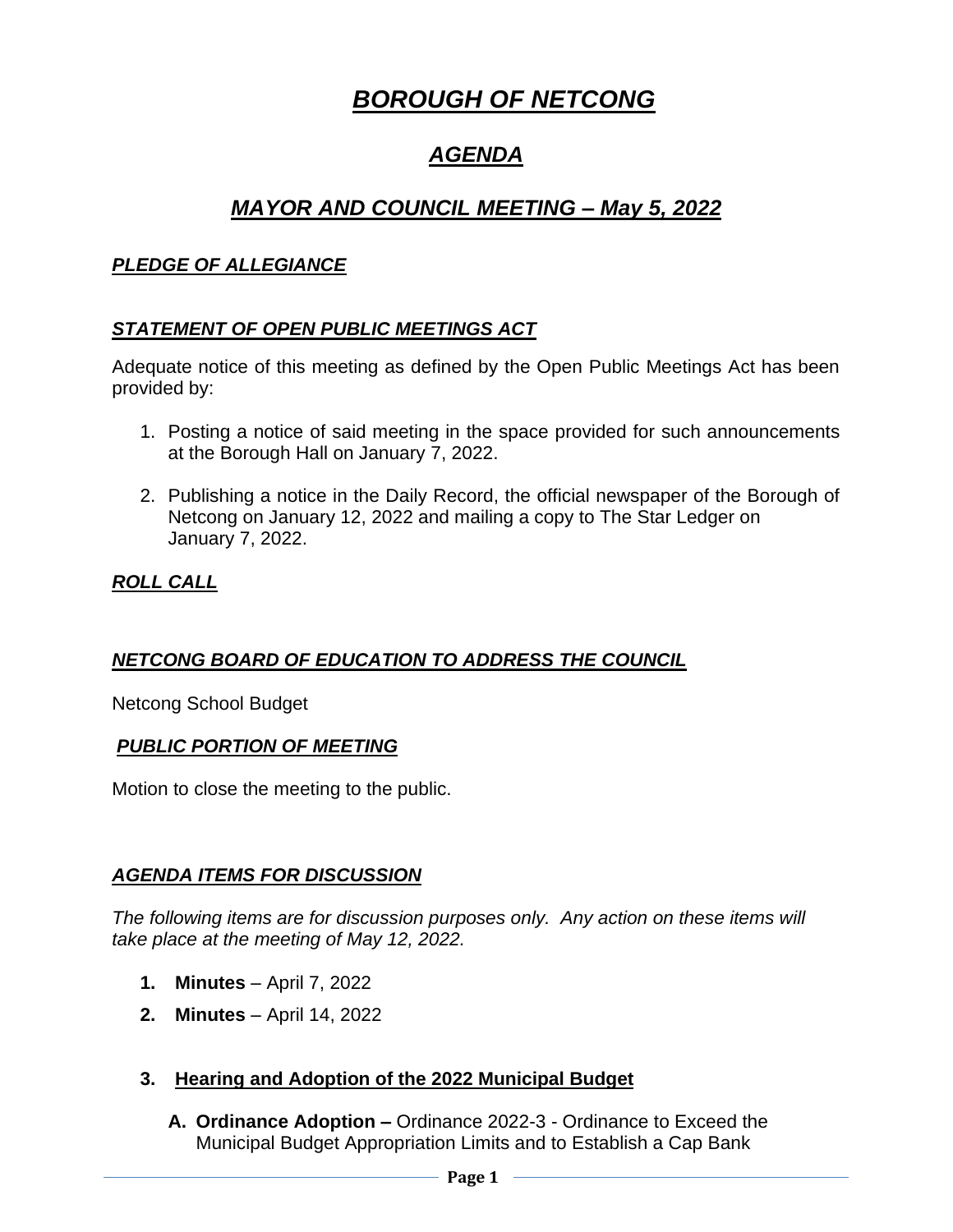|                                                                                                                                                       | <b>Resolution 2022-56 - To Read the 2022 Budget by Title Only.</b> |                                              |  |                                                                                                                                                                                                                                                                                                                                                                                         |    |  |  |  |  |
|-------------------------------------------------------------------------------------------------------------------------------------------------------|--------------------------------------------------------------------|----------------------------------------------|--|-----------------------------------------------------------------------------------------------------------------------------------------------------------------------------------------------------------------------------------------------------------------------------------------------------------------------------------------------------------------------------------------|----|--|--|--|--|
|                                                                                                                                                       |                                                                    |                                              |  |                                                                                                                                                                                                                                                                                                                                                                                         |    |  |  |  |  |
|                                                                                                                                                       | <b>Resolution 2022-57-To Adopt the 2022 Budget</b>                 |                                              |  |                                                                                                                                                                                                                                                                                                                                                                                         |    |  |  |  |  |
|                                                                                                                                                       |                                                                    |                                              |  |                                                                                                                                                                                                                                                                                                                                                                                         |    |  |  |  |  |
|                                                                                                                                                       |                                                                    | 4. Public Hearing and Adoption of SID Budget |  |                                                                                                                                                                                                                                                                                                                                                                                         |    |  |  |  |  |
| <b>Public Hearing SID Budget</b>                                                                                                                      |                                                                    |                                              |  |                                                                                                                                                                                                                                                                                                                                                                                         |    |  |  |  |  |
|                                                                                                                                                       |                                                                    |                                              |  |                                                                                                                                                                                                                                                                                                                                                                                         |    |  |  |  |  |
| <b>Resolution 2022-58</b> – Approving the 2022 Budget for the Special Improvement<br>District of the Borough of Netcong                               |                                                                    |                                              |  |                                                                                                                                                                                                                                                                                                                                                                                         |    |  |  |  |  |
| 5. Ordinance Adoption - Ordinance 2022-4- AN ORDINANCE TO AMEND<br>CHAPTER 243, "GARBAGE COLLECTION", OF THE CODE OF THE<br><b>BOROUGH OF NETCONG</b> |                                                                    |                                              |  |                                                                                                                                                                                                                                                                                                                                                                                         |    |  |  |  |  |
|                                                                                                                                                       | Hold                                                               | May 12 Meeting X Approved                    |  |                                                                                                                                                                                                                                                                                                                                                                                         |    |  |  |  |  |
|                                                                                                                                                       |                                                                    |                                              |  | 6. Ordinance Adoption - Ordinance 2022-5-AN ORDINANCE FIXING THE<br>SALARIES OF CERTAIN OFFICERS AND EMPLOYEES OF THE BOROUGH OF<br>NETCONG, IN THE COUNTY OF MORRIS, STATE OF NEW JERSEY                                                                                                                                                                                               |    |  |  |  |  |
|                                                                                                                                                       |                                                                    |                                              |  |                                                                                                                                                                                                                                                                                                                                                                                         |    |  |  |  |  |
|                                                                                                                                                       |                                                                    |                                              |  | 7. Ordinance Adoption - Capital Ordinance 2022-6- CAPITAL ORDINANCE OF<br>THE BOROUGH OF NETCONG, IN THE COUNTY OF MORRIS, NEW JERSEY<br>AUTHORIZING THE ACQUISITION OF A MASON DUMP TRUCK IN,<br>AND FOR THE SEWER UTILITY OF THE BOROUGH, APPROPRIATING<br>THEREFOR THE SUM OF \$90,000 AND PROVIDING THAT SUCH SUM SO<br>APPROPRIATED SHALL BE RAISED FROM THE SEWER UTILITY CAPITAL | ΒY |  |  |  |  |

IMPROVEMENT FUND.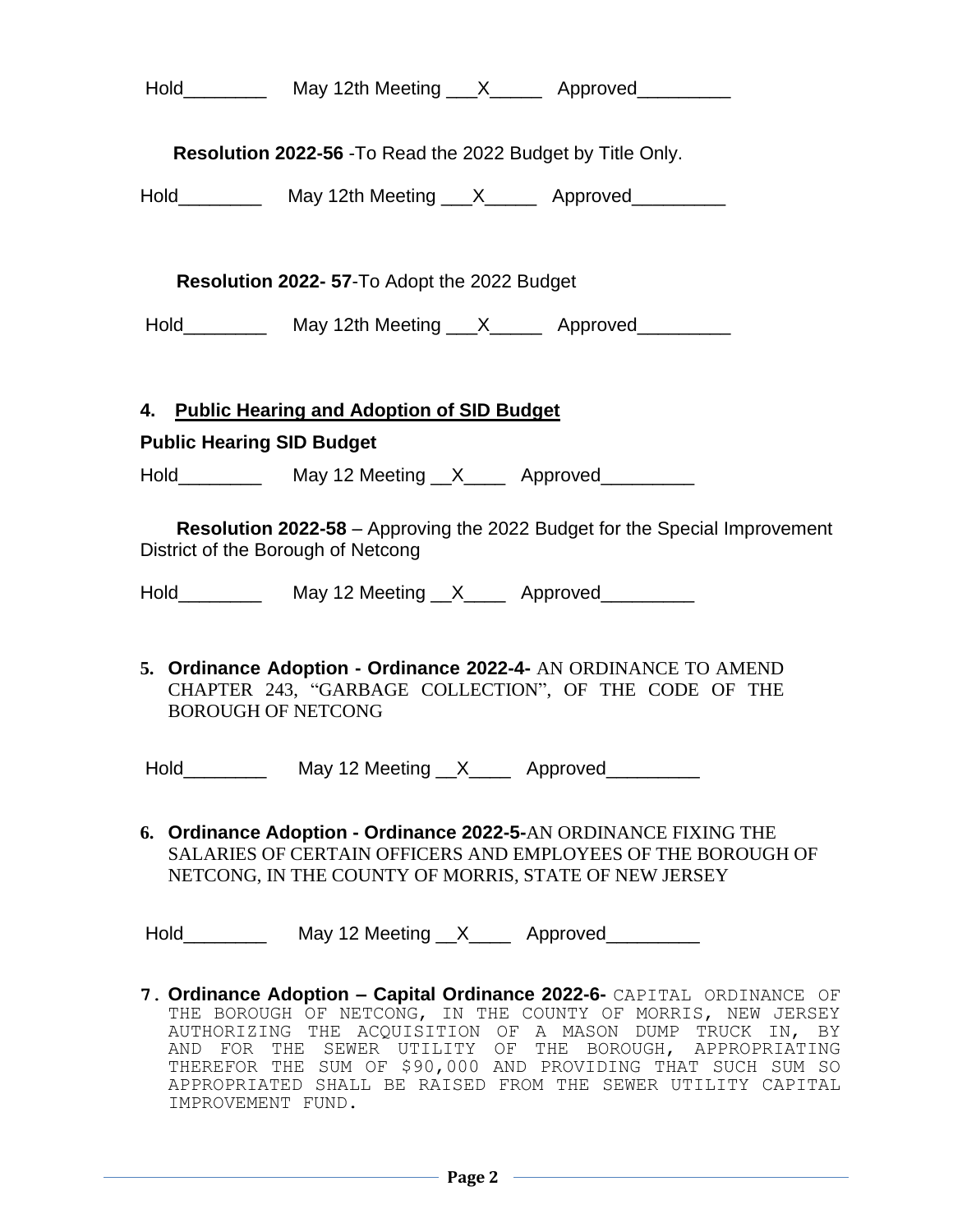| Hold | May 12 Meeting $_{\_}$ X $_{\_}$ | Approved |
|------|----------------------------------|----------|
|      |                                  |          |

**8. Ordinance Adoption – Capital Ordinance 2022-7-** CAPITAL ORDINANCE OF THE BOROUGH OF NETCONG, IN THE COUNTY OF MORRIS, NEW JERSEY AUTHORIZING THE MAKING OF VARIOUS PUBLIC IMPROVEMENTS AND ACQUISITIONS IN, BY AND FOR THE BOROUGH, APPROPRIATING THEREFOR THE SUM OF \$58,150 AND PROVIDING THAT SUCH SUM SO APPROPRIATED SHALL BE RAISED FROM THE CAPITAL IMPROVEMENT FUND AND VARIOUS RESERVE FUNDS.

Hold\_\_\_\_\_\_\_\_\_\_\_\_ May 12 Meeting \_\_X\_\_\_\_\_ Approved\_\_\_\_\_\_\_\_\_

**9. Ordinance Adoption – Bond Ordinance 2022-8 -** BOND ORDINANCE TO AUTHORIZE THE UNDERTAKING OF THE ALLEN TERRACE WATER MAIN REPLACEMENT PROJECT IN, BY AND FOR THE WATER UTILITY OF THE BOROUGH OF NETCONG, IN THE COUNTY OF MORRIS, STATE OF NEW JERSEY, TO APPROPRIATE THE SUM OF \$262,500 TO PAY THE COST THEREOF, TO MAKE A DOWN PAYMENT, TO AUTHORIZE THE ISSUANCE OF BONDS TO FINANCE SUCH APPROPRIATION AND TO PROVIDE FOR THE ISSUANCE OF BOND ANTICIPATION NOTES IN ANTICIPATION OF THE ISSUANCE OF SUCH BONDS.

Hold\_\_\_\_\_\_\_\_\_\_\_ May 12 Meeting \_\_X\_\_\_\_ Approved\_\_\_\_\_\_\_\_\_

**10. Ordinance Adoption – Bond Ordinance 2022-9-**BOND ORDINANCE TO AUTHORIZE THE MAKING OF VARIOUS PUBLIC IMPROVEMENTS AND THE ACQUISITION OF NEW ADDITIONAL OR REPLACEMENT EQUIPMENT AND MACHINERY AND NEW AUTOMOTIVE VEHICLES, INCLUDING ORIGINAL APPARATUS AND EQUIPMENT, IN, BY AND FOR THE BOROUGH OF NETCONG, IN THE COUNTY OF MORRIS, STATE OF NEW JERSEY, TO APPROPRIATE THE SUM OF \$611,000 TO PAY THE COST THEREOF, TO APPROPRIATE A STATE GRANT, TO MAKE A DOWN PAYMENT, TO AUTHORIZE THE ISSUANCE OF BONDS TO FINANCE SUCH APPROPRIATION AND TO PROVIDE FOR THE ISSUANCE OF BOND ANTICIPATION NOTES IN ANTICIPATION OF THE ISSUANCE OF SUCH BONDS.

Hold\_\_\_\_\_\_\_\_\_\_\_\_ May 12 Meeting \_\_X\_\_\_\_\_ Approved\_\_\_\_\_\_\_\_\_

- **11. Correspondence** Letter Mary Gallagher Resignation
- **12. Old Business –** None
- **13. New Business-** Social Affair Permit Growing Stage Theatre